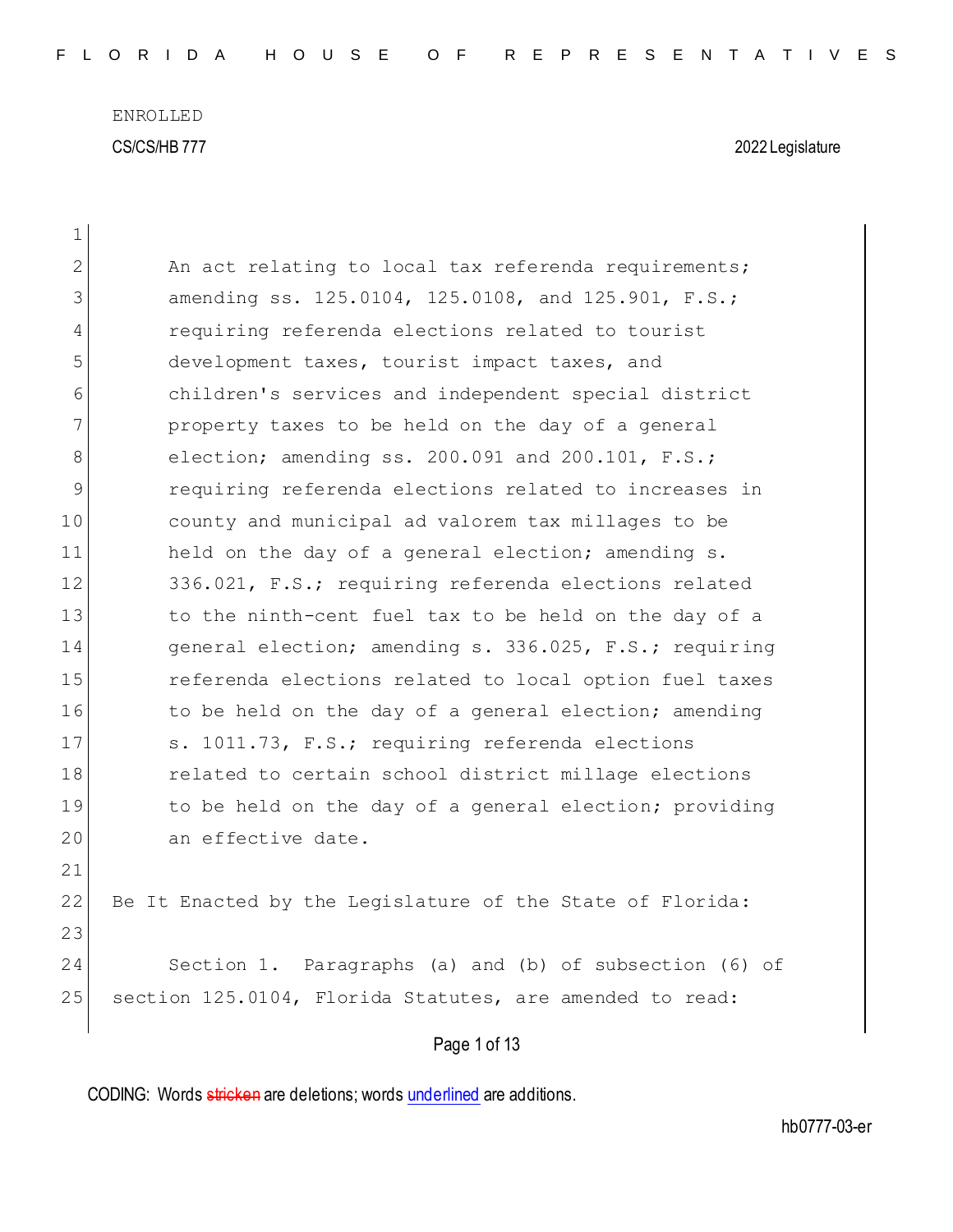| 26 | 125.0104 Tourist development tax; procedure for levying;         |  |  |  |  |  |  |  |  |
|----|------------------------------------------------------------------|--|--|--|--|--|--|--|--|
| 27 | authorized uses; referendum; enforcement.-                       |  |  |  |  |  |  |  |  |
| 28 | (6)<br>$REFERENDUM.$ —                                           |  |  |  |  |  |  |  |  |
| 29 | No ordinance enacted by any county levying the tax<br>(a)        |  |  |  |  |  |  |  |  |
| 30 | authorized by paragraphs (3) (b) and (c) shall take effect until |  |  |  |  |  |  |  |  |
| 31 | the ordinance levying and imposing the tax has been approved in  |  |  |  |  |  |  |  |  |
| 32 | a referendum held at a general election, as defined in s.        |  |  |  |  |  |  |  |  |
| 33 | 97.021, by a majority of the electors voting in such election in |  |  |  |  |  |  |  |  |
| 34 | the county or by a majority of the electors voting in the        |  |  |  |  |  |  |  |  |
| 35 | subcounty special tax district affected by the tax.              |  |  |  |  |  |  |  |  |
| 36 | The governing board of the county levying the tax<br>(b)         |  |  |  |  |  |  |  |  |
| 37 | shall arrange to place a question on the ballot at a general the |  |  |  |  |  |  |  |  |
| 38 | next reqular or special election, as defined in s. 97.021, to be |  |  |  |  |  |  |  |  |
| 39 | held within the county, which question shall be in substantially |  |  |  |  |  |  |  |  |
| 40 | the following form as follows:                                   |  |  |  |  |  |  |  |  |
| 41 | FOR the Tourist Development Tax                                  |  |  |  |  |  |  |  |  |
| 42 | AGAINST the Tourist Development Tax.                             |  |  |  |  |  |  |  |  |
| 43 | Section 2. Subsection (5) of section 125.0108, Florida           |  |  |  |  |  |  |  |  |
| 44 | Statutes, is amended to read:                                    |  |  |  |  |  |  |  |  |
| 45 | 125.0108 Areas of critical state concern; tourist impact         |  |  |  |  |  |  |  |  |
| 46 | $\texttt{tax.}$ -                                                |  |  |  |  |  |  |  |  |
| 47 | (5) The tourist impact tax authorized by this section            |  |  |  |  |  |  |  |  |
| 48 | shall take effect only upon express approval by a majority vote  |  |  |  |  |  |  |  |  |
| 49 | of those qualified electors in the area or areas of critical     |  |  |  |  |  |  |  |  |
| 50 | state concern in the county seeking to levy such tax, voting in  |  |  |  |  |  |  |  |  |
|    | Page 2 of 13                                                     |  |  |  |  |  |  |  |  |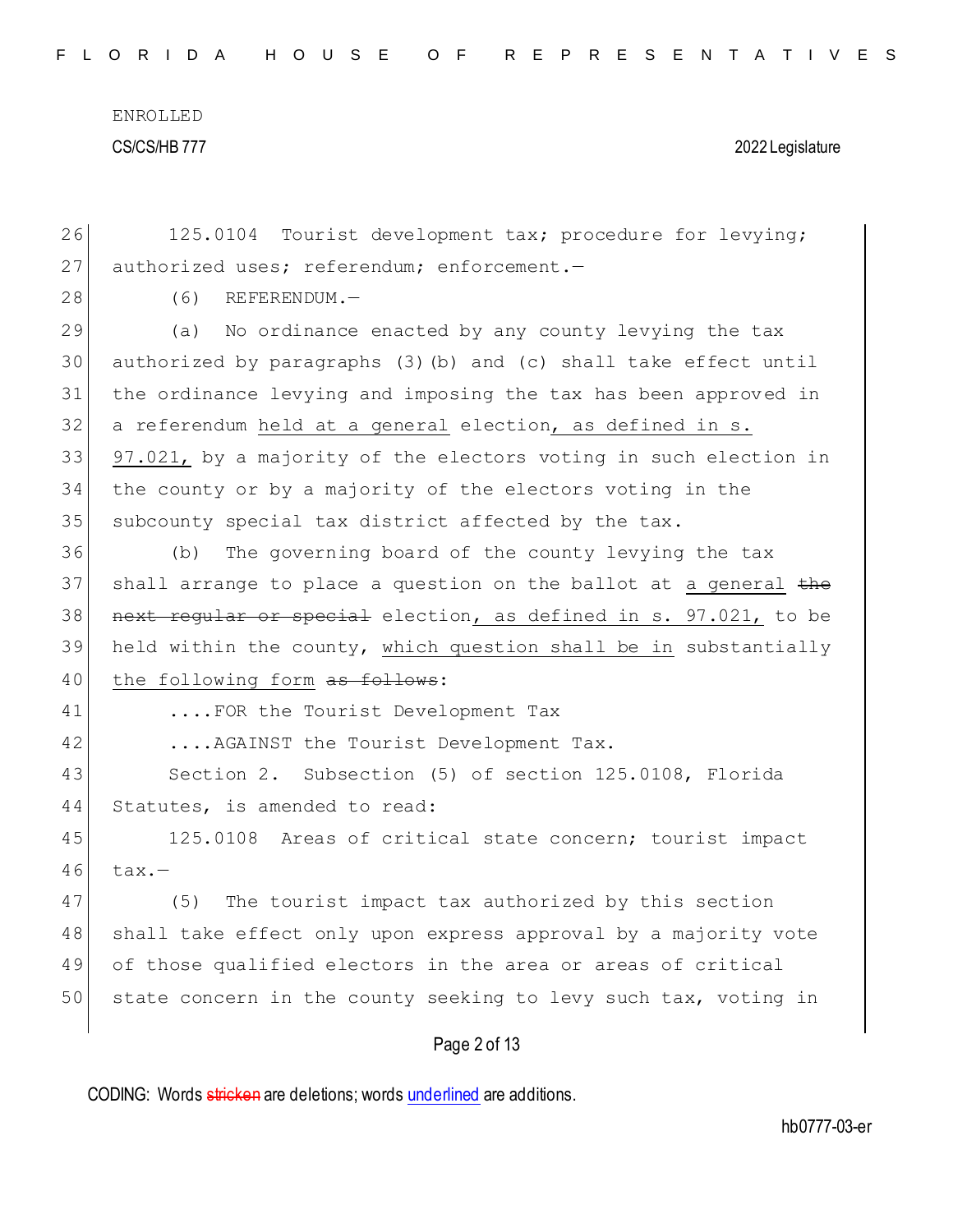$51$  a referendum to be held by the governing board of such county in 52 conjunction with a general  $\theta$  ar special election, as defined in s.  $53$  97.021, in accordance with the provisions of law relating to 54 elections currently in force. However, if the area or areas of 55 critical state concern are greater than 50 percent of the land 56 area of the county and the tax is to be imposed throughout the 57 entire county, the tax shall take effect only upon express 58 approval of a majority of the qualified electors of the county 59 voting in such a referendum. 60 Section 3. Subsection (1) of section 125.901, Florida 61 Statutes, is amended to read: 62 125.901 Children's services; independent special district; 63 council; powers, duties, and functions; public records 64 exemption.— 65 (1) Each county may by ordinance create an independent 66 special district, as defined in ss. 189.012 and 200.001(8)(e), 67 to provide funding for children's services throughout the county 68 in accordance with this section. The boundaries of such district 69 shall be coterminous with the boundaries of the county. The 70 county governing body shall obtain approval at a general 71 election, as defined in s. 97.021, by a majority vote of those 72 electors voting on the question, to annually levy ad valorem 73 taxes which shall not exceed the maximum millage rate authorized 74 by this section. Any district created pursuant to the provisions 75 of this subsection shall be required to levy and fix millage

Page 3 of 13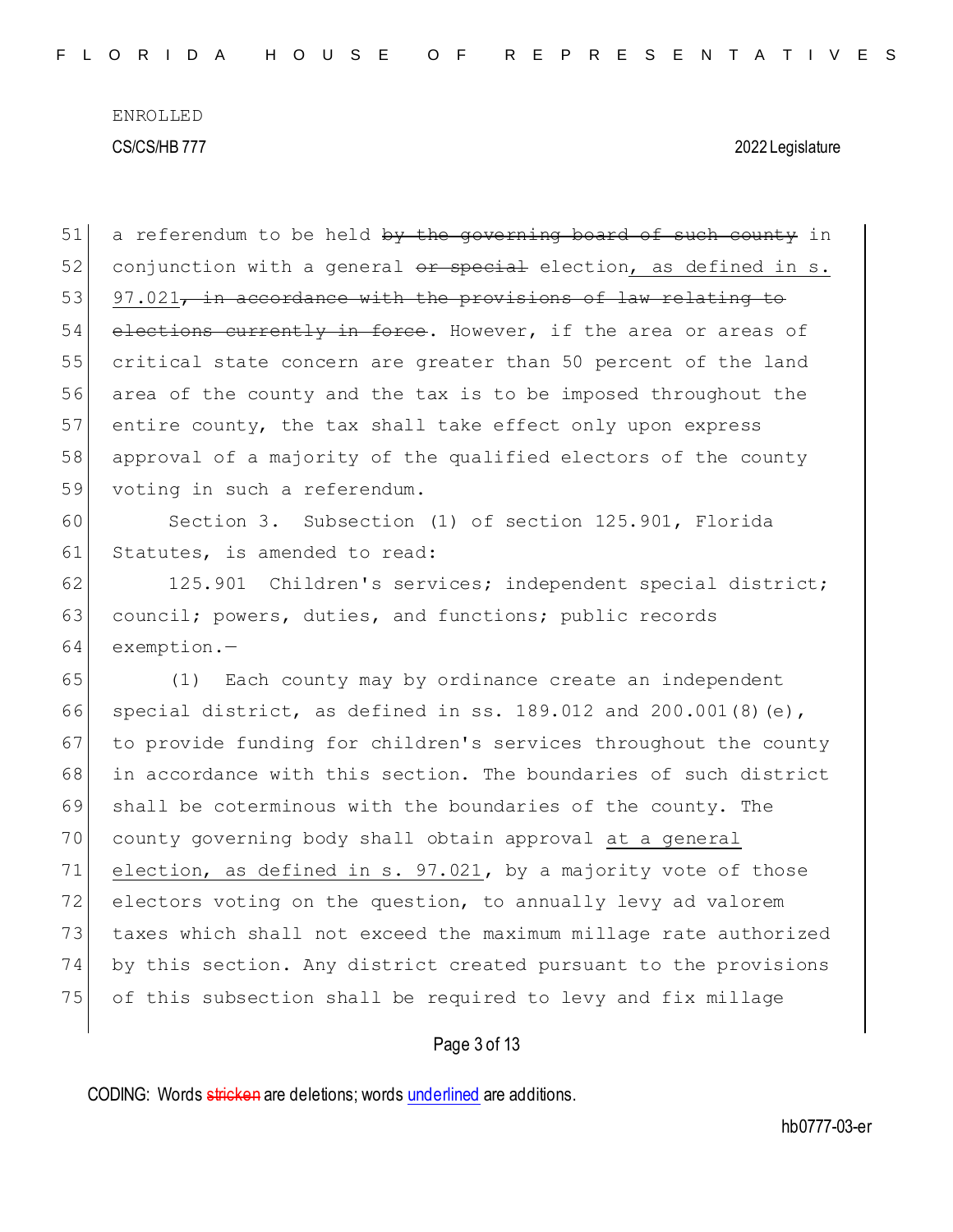subject to the provisions of s. 200.065. Once such millage is approved by the electorate, the district shall not be required to seek approval of the electorate in future years to levy the 79 previously approved millage.

80 (a) The governing body of the district shall be a council 81 on children's services, which may also be known as a juvenile 82 welfare board or similar name as established in the ordinance by 83 the county governing body. Such council shall consist of 10 84 members, including: the superintendent of schools; a local 85 school board member; the district administrator from the 86 appropriate district of the Department of Children and Families, 87 or his or her designee who is a member of the Senior Management 88 Service or of the Selected Exempt Service; one member of the 89 county governing body; and the judge assigned to juvenile cases 90 who shall sit as a voting member of the board, except that said 91 judge shall not vote or participate in the setting of ad valorem 92 taxes under this section. If there is more than one judge 93 assigned to juvenile cases in a county, the chief judge shall 94 designate one of said juvenile judges to serve on the board. The 95 remaining five members shall be appointed by the Governor, and 96 shall, to the extent possible, represent the demographic 97 diversity of the population of the county. After soliciting 98 recommendations from the public, the county governing body shall 99 submit to the Governor the names of at least three persons for 100 each vacancy occurring among the five members appointed by the

#### Page 4 of 13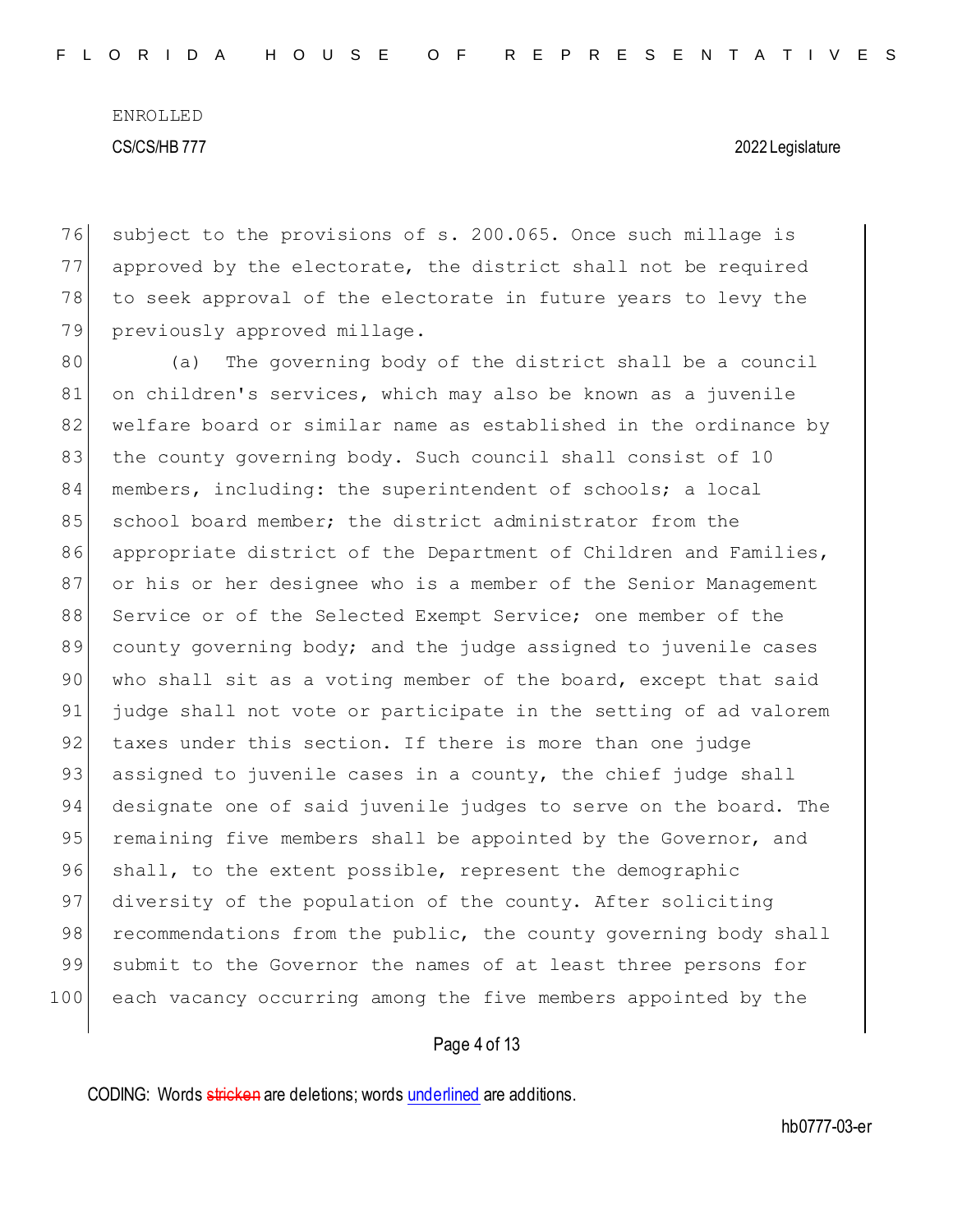101 Governor, and the Governor shall appoint members to the council 102 from the candidates nominated by the county governing body. The 103 Governor shall make a selection within a 45-day period or 104 request a new list of candidates. All members appointed by the 105 Governor shall have been residents of the county for the 106 previous 24-month period. Such members shall be appointed for 4- 107 year terms, except that the length of the terms of the initial 108 appointees shall be adjusted to stagger the terms. The Governor 109 may remove a member for cause or upon the written petition of 110 the county governing body. If any of the members of the council 111 required to be appointed by the Governor under the provisions of 112 this subsection shall resign, die, or be removed from office, 113 the vacancy thereby created shall, as soon as practicable, be 114 filled by appointment by the Governor, using the same method as 115 the original appointment, and such appointment to fill a vacancy 116 shall be for the unexpired term of the person who resigns, dies, 117 or is removed from office.

118 (b) However, any county as defined in s. 125.011(1) may instead have a governing body consisting of 33 members, 120 including: the superintendent of schools, or his or her designee; two representatives of public postsecondary education institutions located in the county; the county manager or the 123 equivalent county officer; the district administrator from the appropriate district of the Department of Children and Families, or the administrator's designee who is a member of the Senior

# Page 5 of 13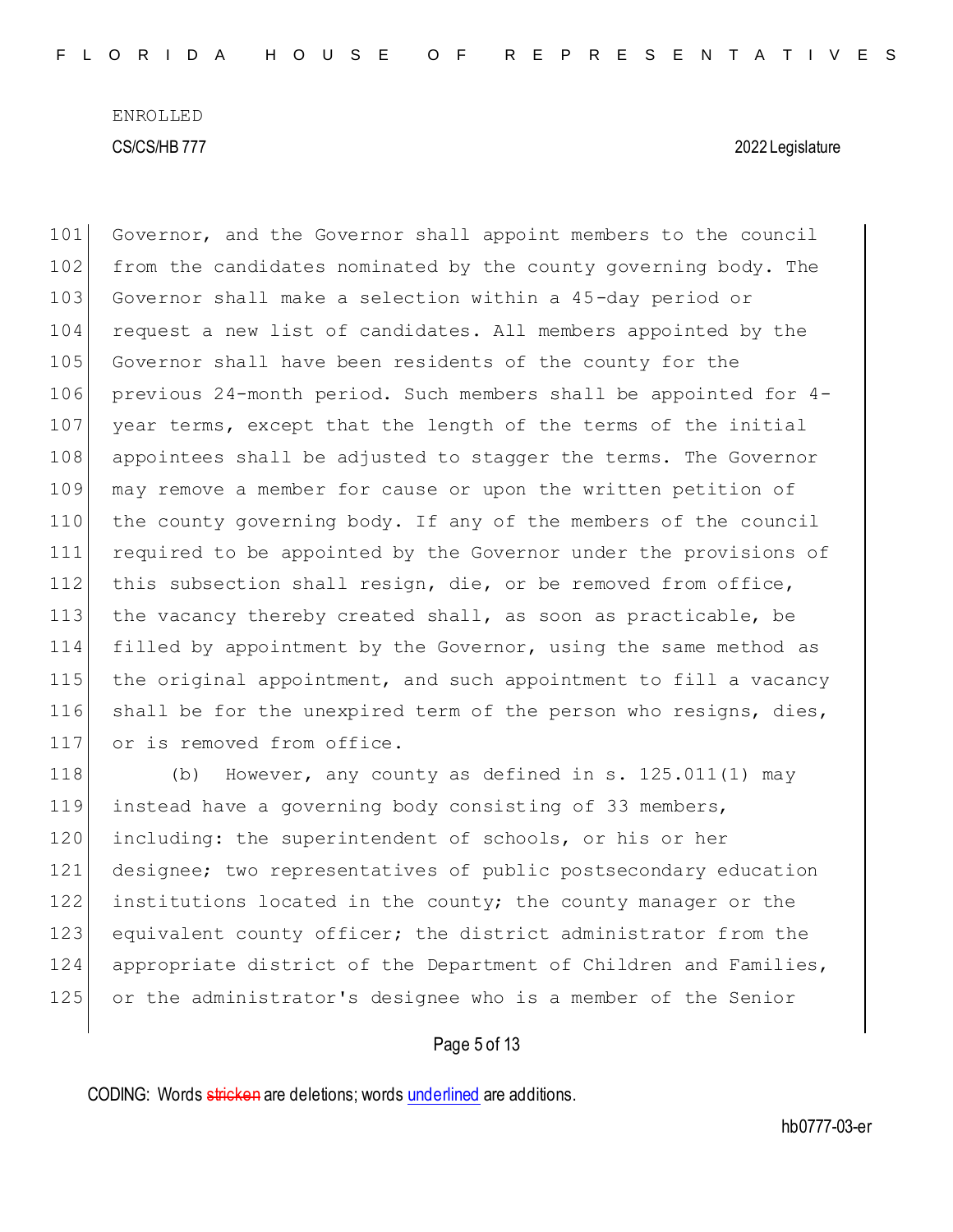126 Management Service or the Selected Exempt Service; the director 127 of the county health department or the director's designee; the 128 state attorney for the county or the state attorney's designee; 129 the chief judge assigned to juvenile cases, or another juvenile 130 judge who is the chief judge's designee and who shall sit as a 131 voting member of the board, except that the judge may not vote 132 or participate in setting ad valorem taxes under this section; 133 an individual who is selected by the board of the local United 134 Way or its equivalent; a member of a locally recognized faith-135 based coalition, selected by that coalition; a member of the 136 local chamber of commerce, selected by that chamber or, if more 137 than one chamber exists within the county, a person selected by 138 a coalition of the local chambers; a member of the early 139 learning coalition, selected by that coalition; a representative 140 of a labor organization or union active in the county; a member 141 of a local alliance or coalition engaged in cross-system 142 planning for health and social service delivery in the county, 143 selected by that alliance or coalition; a member of the local 144 Parent-Teachers Association/Parent-Teacher-Student Association, 145 selected by that association; a youth representative selected by 146 the local school system's student government; a local school 147 board member appointed by the chair of the school board; the 148 mayor of the county or the mayor's designee; one member of the 149 county governing body, appointed by the chair of that body; a 150 member of the state Legislature who represents residents of the

#### Page 6 of 13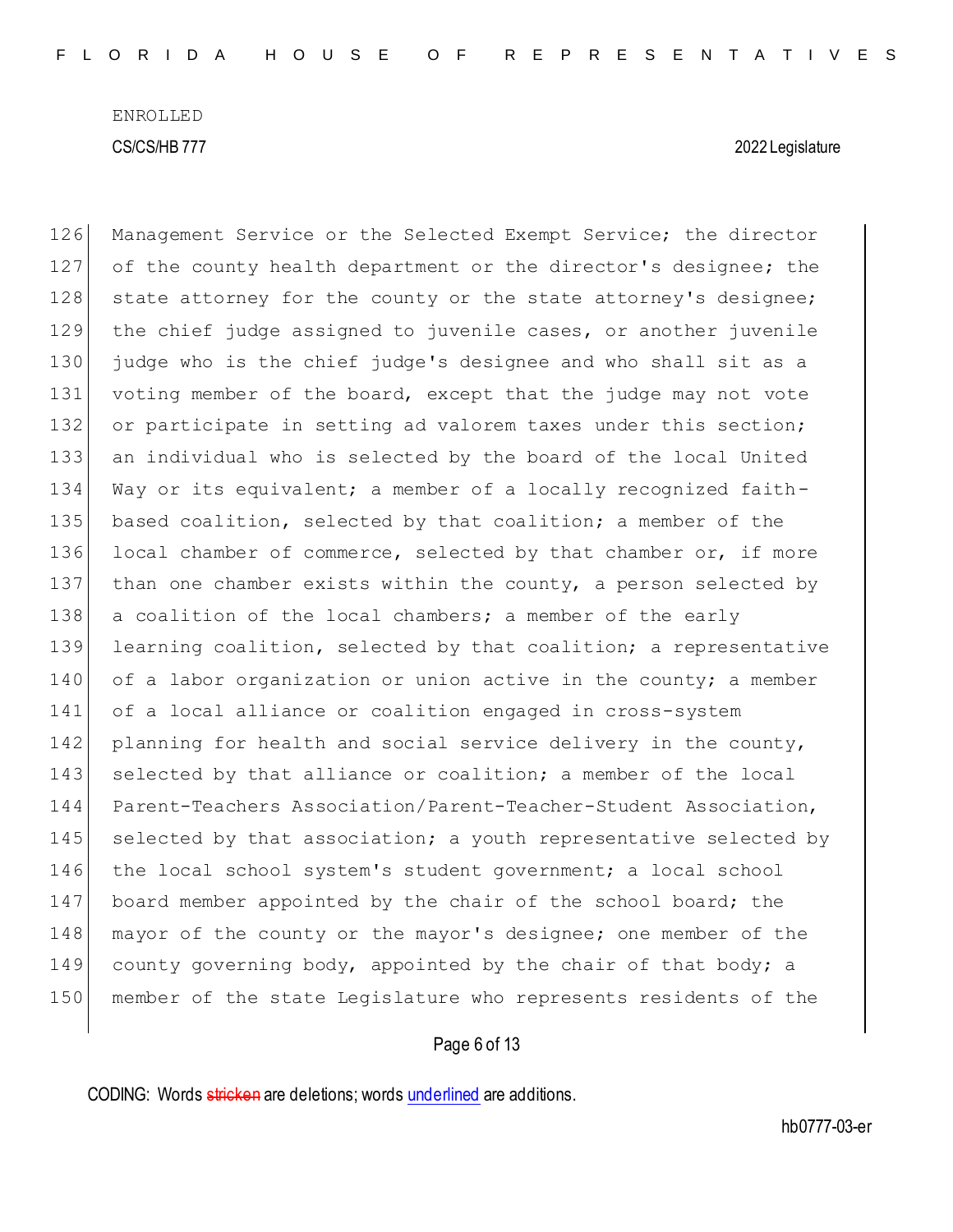151 county, selected by the chair of the local legislative 152 delegation; an elected official representing the residents of a 153 municipality in the county, selected by the county municipal 154 league; and 4 members-at-large, appointed to the council by the 155 majority of sitting council members. The remaining 7 members 156 shall be appointed by the Governor in accordance with procedures 157 set forth in paragraph (a), except that the Governor may remove 158 a member for cause or upon the written petition of the council. 159 Appointments by the Governor must, to the extent reasonably 160 possible, represent the geographic and demographic diversity of 161 the population of the county. Members who are appointed to the 162 council by reason of their position are not subject to the 163 length of terms and limits on consecutive terms as provided in 164 this section. The remaining appointed members of the governing 165 body shall be appointed to serve 2-year terms, except that those 166 members appointed by the Governor shall be appointed to serve 4- 167 year terms, and the youth representative and the legislative 168 delegate shall be appointed to serve 1-year terms. A member may 169 be reappointed; however, a member may not serve for more than 170 three consecutive terms. A member is eligible to be appointed 171 again after a 2-year hiatus from the council.

172 (c) This subsection does not prohibit a county from 173 exercising such power as is provided by general or special law 174 to provide children's services or to create a special district 175 to provide such services.

# Page 7 of 13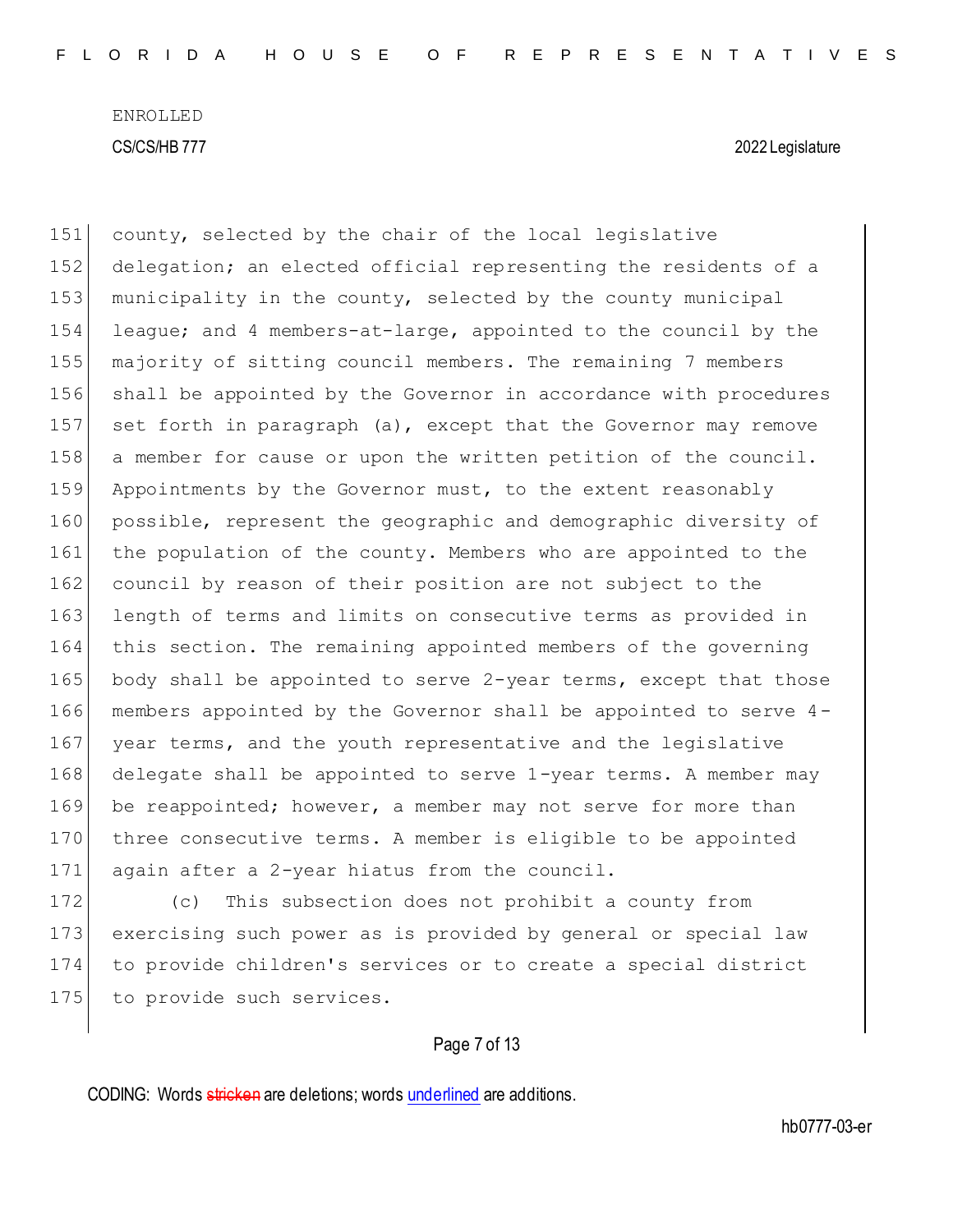176 Section 4. Section 200.091, Florida Statutes, is amended

ENROLLED CS/CS/HB 777 2022 Legislature

177 to read: 178 200.091 Referendum to increase millage. The millage 179 authorized to be levied in s. 200.071 for county purposes, 180 including dependent districts therein, may be increased for 181 periods not exceeding 2 years, provided such levy has been 182 approved by majority vote of the qualified electors in the 183 county or district voting in a general an election, as defined 184 in s. 97.021, called for such purpose. Such an election may be 185 called by the governing body of any such county or district on 186 its own motion and shall be called upon submission of a petition 187 specifying the amount of millage sought to be levied and the 188 purpose for which the proceeds will be expended and containing 189 the signatures of at least 10 percent of the persons qualified 190 to vote in such election, signed within 60 days prior to the 191 date the petition is filed. 192 Section 5. Section 200.101, Florida Statutes, is amended 193 to read: 194 200.101 Referendum for millage in excess of limits.—The 195 qualified electors of a municipality may, by majority vote at a 196 general election, as defined in s. 97.021, of those voting 197 approve an increase  $\theta$  millage above those limits imposed by s. 198 200.081 in a referendum called for such purpose by the governing 199 body of the municipality, but the period of such increase may 200 not exceed 2 years. Such referendum also may be initiated by

# Page 8 of 13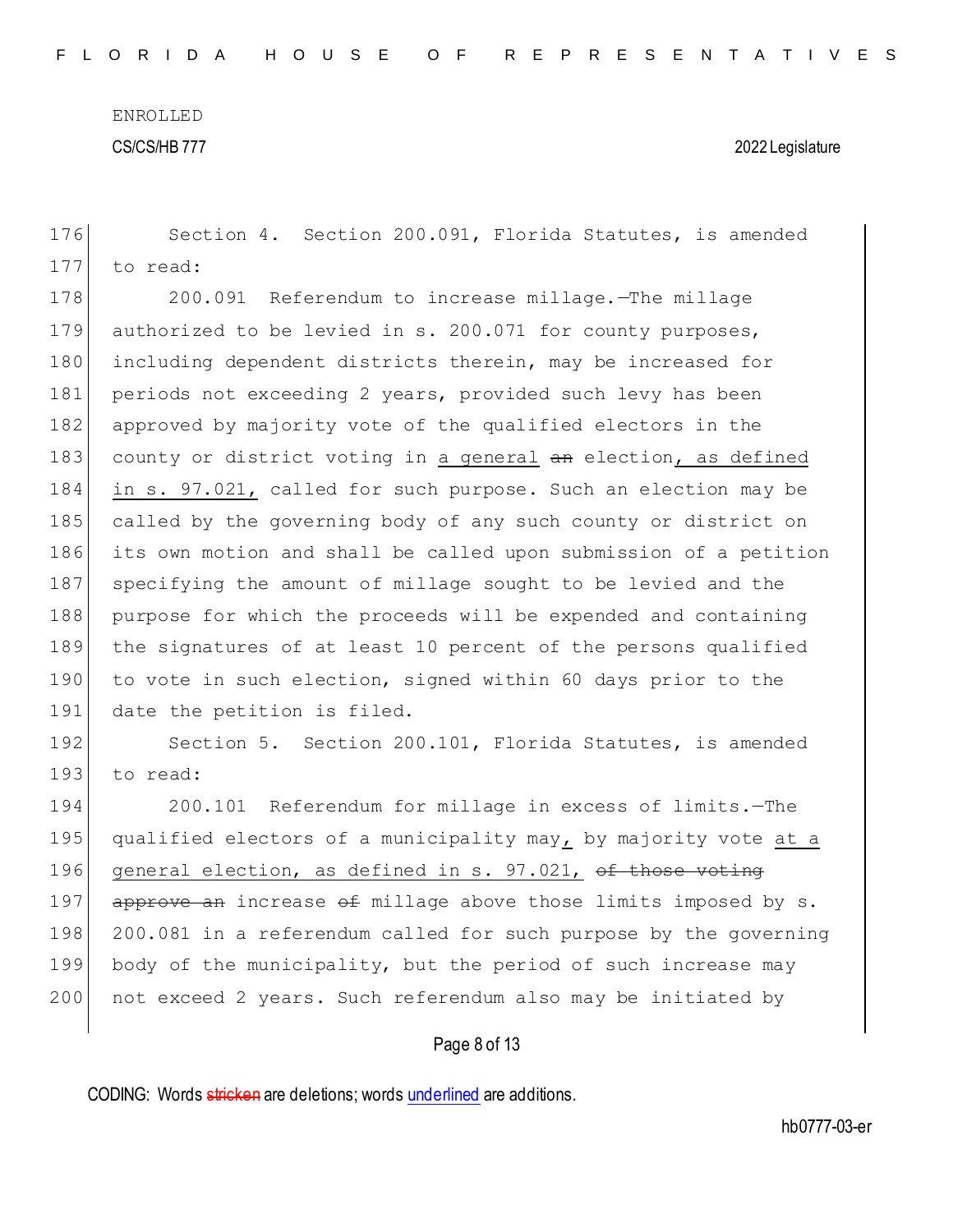201 submission of a petition to the governing body of the 202 municipality containing the signatures of 10 percent of those 203 persons eligible to vote in such referendum, which signatures 204 were affixed to the petition within 60 days prior to its 205 submission. 206 Section 6. Paragraph (a) of subsection (4) of section 207 336.021, Florida Statutes, is amended to read: 208 336.021 County transportation system; levy of ninth-cent 209 fuel tax on motor fuel and diesel fuel. $-$ 210  $(4)(a)1.$  A certified copy of the ordinance proposing to 211 levy the tax pursuant to referendum shall be furnished by the 212 county to the department within 10 days after approval of such 213 ordinance. 214 2. A referendum under this subsection shall be held only 215 at a general election, as defined in  $s. 97.021$ . 216 3. Furthermore, The county levying the tax pursuant to 217 referendum shall notify the department within 10 days after the 218 passage of the referendum of such passage and of the time period 219 during which the tax will be levied. The failure to furnish the 220 certified copy will not invalidate the passage of the ordinance. 221 Section 7. Paragraph (b) of subsection (1) and paragraph 222 (b) of subsection (3) of section 336.025, Florida Statutes, are 223 amended to read: 224 336.025 County transportation system; levy of local option  $225$  fuel tax on motor fuel and diesel fuel.-

Page 9 of 13

CODING: Words stricken are deletions; words underlined are additions.

hb0777-03-er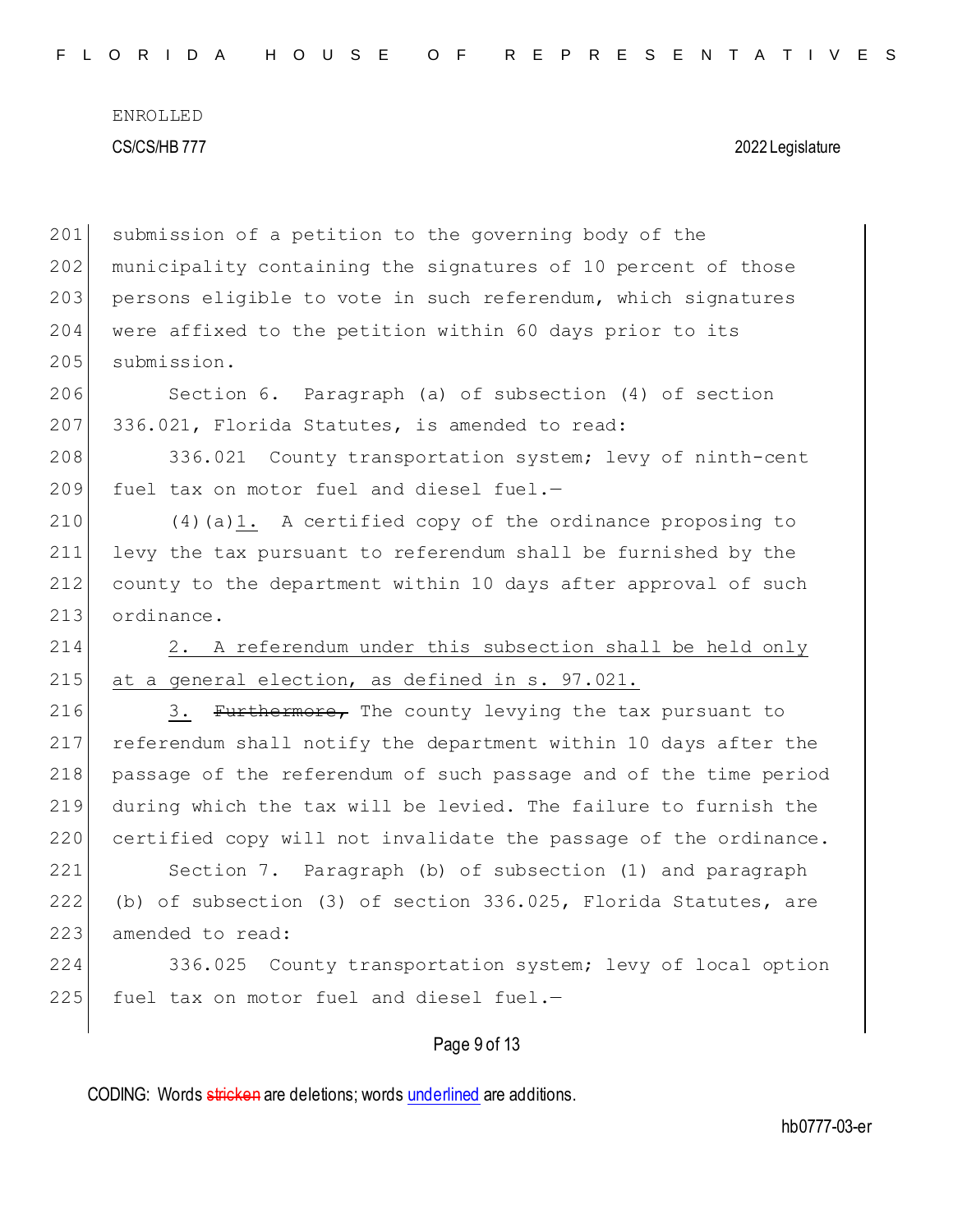226 (1)

227 (b) In addition to other taxes allowed by law, there may 228 be levied as provided in s. 206.41(1) (e) a 1-cent, 2-cent, 3-229 cent, 4-cent, or 5-cent local option fuel tax upon every gallon 230 of motor fuel sold in a county and taxed under the provisions of 231 part I of chapter 206. The tax shall be levied by an ordinance 232 adopted by a majority plus one vote of the membership of the 233 governing body of the county or by referendum. A referendum 234 under this subsection shall be held only at a general election, 235 as defined in s. 97.021.

236 1. All impositions and rate changes of the tax shall be 237 levied before October 1, to be effective January 1 of the 238 following year. However, levies of the tax which were in effect 239 on July 1, 2002, and which expire on August 31 of any year may 240 be reimposed at the current authorized rate provided the tax is 241 levied before July 1 and is effective September 1 of the year of 242 expiration.

243 243 2. The county may, prior to levy of the tax, establish by 244 interlocal agreement with one or more municipalities located 245 therein, representing a majority of the population of the 246 incorporated area within the county, a distribution formula for 247 dividing the entire proceeds of the tax among county government 248 and all eligible municipalities within the county. If no 249 interlocal agreement is adopted before the effective date of the 250 tax, tax revenues shall be distributed pursuant to the

# Page 10 of 13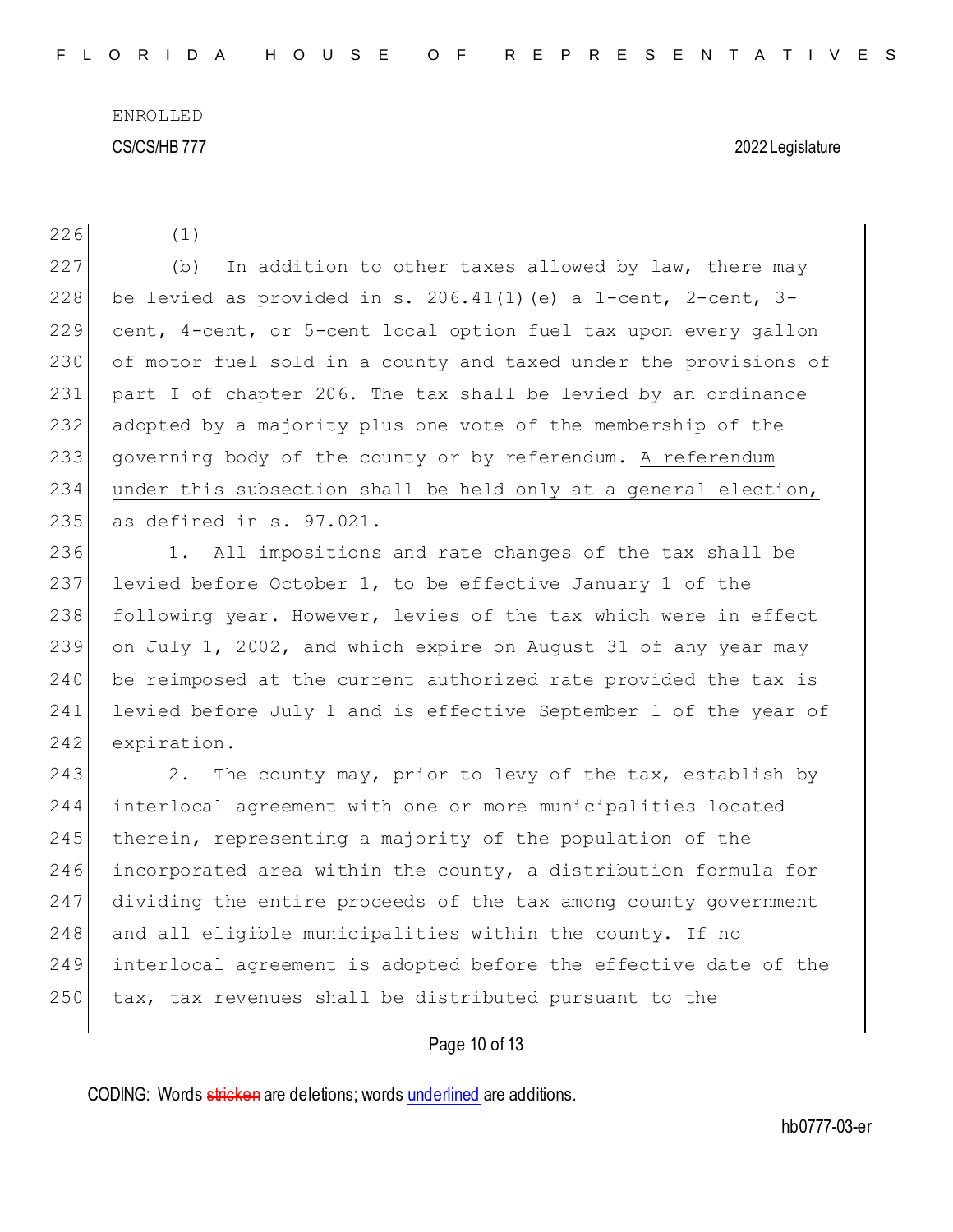251 provisions of subsection  $(4)$ . If no interlocal agreement exists, 252 a new interlocal agreement may be established prior to June 1 of 253 any year pursuant to this subparagraph. However, any interlocal 254 agreement agreed to under this subparagraph after the initial 255 levy of the tax or change in the tax rate authorized in this 256 section shall under no circumstances materially or adversely 257 affect the rights of holders of outstanding bonds which are  $258$  backed by taxes authorized by this paragraph, and the amounts 259 distributed to the county government and each municipality shall 260 not be reduced below the amount necessary for the payment of 261 principal and interest and reserves for principal and interest 262 as required under the covenants of any bond resolution 263 outstanding on the date of establishment of the new interlocal 264 agreement.

265 3. County and municipal governments shall use moneys 266 received pursuant to this paragraph for transportation 267 expenditures needed to meet the requirements of the capital 268 improvements element of an adopted comprehensive plan or for 269 expenditures needed to meet immediate local transportation 270 problems and for other transportation-related expenditures that 271 are critical for building comprehensive roadway networks by 272 local governments. For purposes of this paragraph, expenditures 273 for the construction of new roads, the reconstruction or 274 resurfacing of existing paved roads, or the paving of existing 275 graded roads shall be deemed to increase capacity and such

Page 11 of 13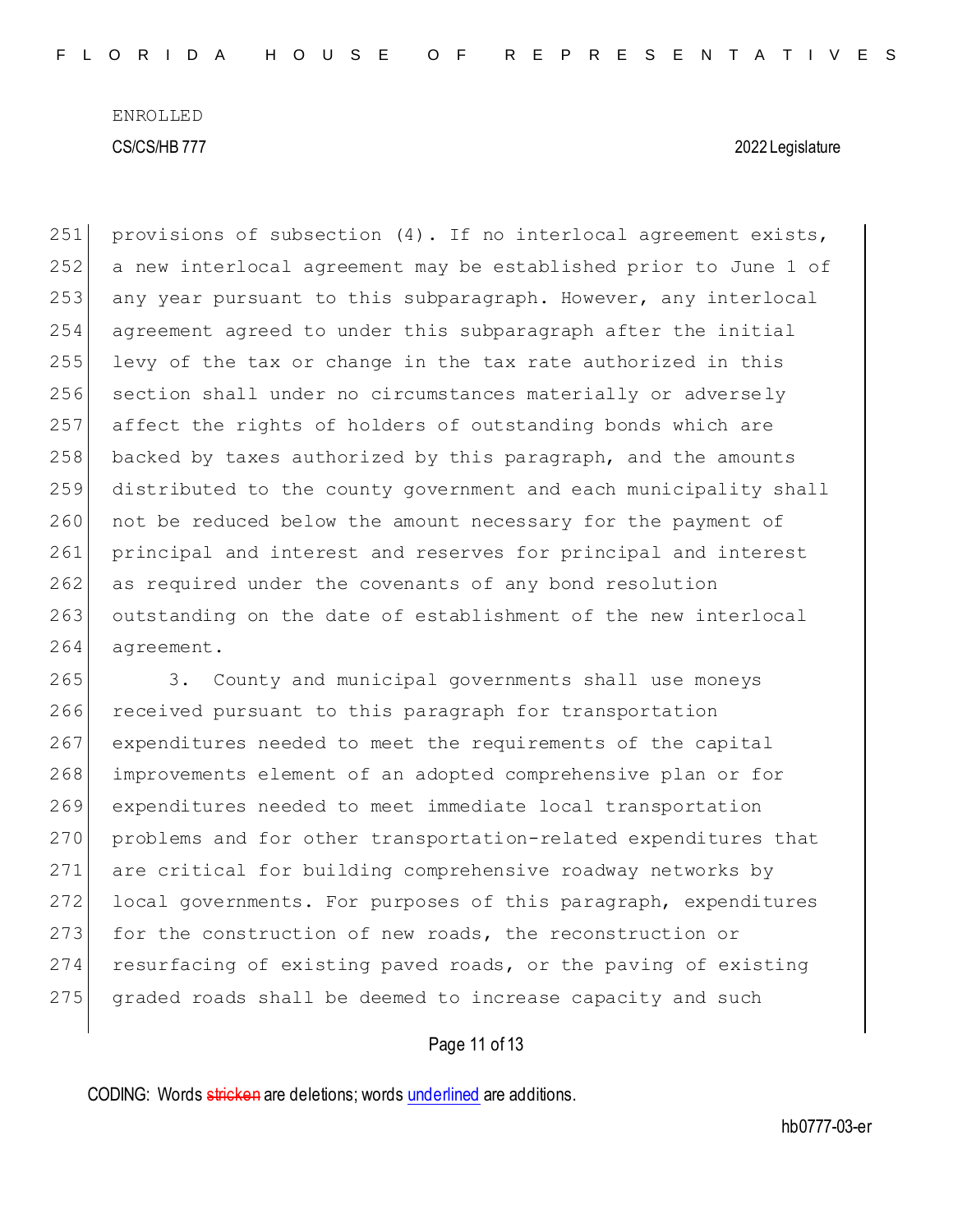| 276 | projects shall be included in the capital improvements element      |  |  |  |  |  |  |  |
|-----|---------------------------------------------------------------------|--|--|--|--|--|--|--|
| 277 | of an adopted comprehensive plan. Expenditures for purposes of      |  |  |  |  |  |  |  |
| 278 | this paragraph shall not include routine maintenance of roads.      |  |  |  |  |  |  |  |
| 279 | The tax authorized pursuant to paragraph (1) (a) shall<br>(3)       |  |  |  |  |  |  |  |
| 280 | be levied using either of the following procedures:                 |  |  |  |  |  |  |  |
| 281 | If no interlocal agreement or resolution is adopted<br>(b)          |  |  |  |  |  |  |  |
| 282 | pursuant to subparagraph $(a) 1$ . or subparagraph $(a) 2$ .        |  |  |  |  |  |  |  |
| 283 | municipalities representing more than 50 percent of the county      |  |  |  |  |  |  |  |
| 284 | population may, prior to June 20, adopt uniform resolutions         |  |  |  |  |  |  |  |
| 285 | approving the local option tax, establishing the duration of the    |  |  |  |  |  |  |  |
| 286 | levy and the rate authorized in paragraph $(1)$ $(a)$ , and setting |  |  |  |  |  |  |  |
| 287 | the date for a countywide referendum on whether to levy the tax.    |  |  |  |  |  |  |  |
| 288 | A referendum under this subsection shall be held only at a          |  |  |  |  |  |  |  |
| 289 | general election, as defined in s. 97.021 shall be held in          |  |  |  |  |  |  |  |
| 290 | accordance with the provisions of such resolution and applicable    |  |  |  |  |  |  |  |
| 291 | state law, provided that the county shall bear the costs            |  |  |  |  |  |  |  |
| 292 | thereof. The tax shall be levied and collected countywide on        |  |  |  |  |  |  |  |
| 293 | January 1 following 30 days after voter approval.                   |  |  |  |  |  |  |  |
| 294 | Section 8. Subsection (3) of section 1011.73, Florida               |  |  |  |  |  |  |  |
| 295 | Statutes, is amended to read:                                       |  |  |  |  |  |  |  |
| 296 | 1011.73 District millage elections.-                                |  |  |  |  |  |  |  |
| 297 | HOLDING ELECTIONS.-All school district millage<br>(3)               |  |  |  |  |  |  |  |
| 298 | elections shall be held and conducted in the manner prescribed      |  |  |  |  |  |  |  |
| 299 | by law for holding general elections, except as provided in this    |  |  |  |  |  |  |  |
| 300 | chapter. A referendum under this part shall be held only at a       |  |  |  |  |  |  |  |
|     | Page 12 of 13                                                       |  |  |  |  |  |  |  |